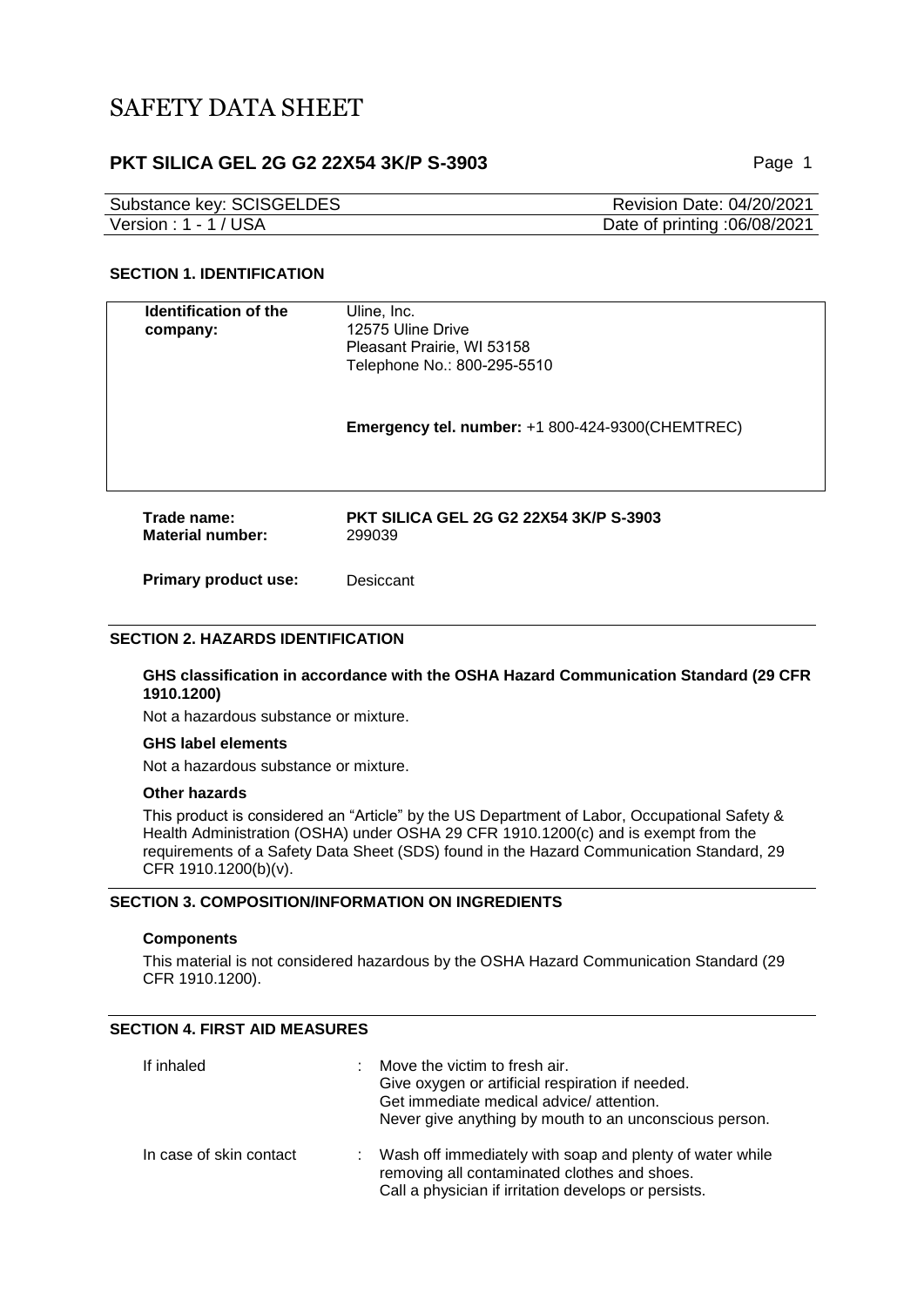# **PKT SILICA GEL 2G G2 22X54 3K/P S-3903** Page 2

| Substance key: SCISGELDES                                         | Revision Date: 04/20/2021                                                                                                                                                   |
|-------------------------------------------------------------------|-----------------------------------------------------------------------------------------------------------------------------------------------------------------------------|
| Version: 1 - 1 / USA                                              | Date of printing :06/08/2021                                                                                                                                                |
| In case of eye contact                                            | $\therefore$ Do not rub affected area.<br>Rinse immediately with plenty of lukewarm water, also under<br>the eyelids, for at least 15 minutes.<br>Obtain medical attention. |
| If swallowed                                                      | Normally not needed. If whole canisters or sachets are<br>ingested, call a physician or your local Poison Control Center<br>(1-800-222-1222 in the United States).          |
| Most important symptoms<br>and effects, both acute and<br>delayed | The possible symptoms known are those derived from the<br>labelling (see section 2).<br>No additional symptoms are known.                                                   |
| Notes to physician                                                | Treat symptomatically.                                                                                                                                                      |
| <b>SECTION 5. FIREFIGHTING MEASURES</b>                           |                                                                                                                                                                             |
| Suitable extinguishing media                                      | Use extinguishing measures that are appropriate to local                                                                                                                    |

| Suitable extinguishing media                                                | . Ose extinguishing incasures that are appropriate to local<br>circumstances and the surrounding environment.   |
|-----------------------------------------------------------------------------|-----------------------------------------------------------------------------------------------------------------|
| Unsuitable extinguishing<br>media                                           | High volume water jet                                                                                           |
| Specific hazards during<br>firefighting                                     | None known.                                                                                                     |
|                                                                             | None known.                                                                                                     |
| Further information                                                         | Wear full protective clothing and NIOSH/MSHA-approved<br>positive pressure, self-contained breathing apparatus. |
| Special protective equipment : Use breathing apparatus.<br>for firefighters |                                                                                                                 |

### **SECTION 6. ACCIDENTAL RELEASE MEASURES**

| Personal precautions,<br>protective equipment and<br>emergency procedures | Wear personal protective equipment. Unprotected persons<br>must be kept away.<br>Wearing appropriate personal protective equipment, contain<br>spill and collect into a suitable container.<br>No special precautions required.<br>Refer to Section 8 for more information. |
|---------------------------------------------------------------------------|-----------------------------------------------------------------------------------------------------------------------------------------------------------------------------------------------------------------------------------------------------------------------------|
| Environmental precautions                                                 | : Do not allow uncontrolled discharge of product into the<br>environment.                                                                                                                                                                                                   |
| Methods and materials for<br>containment and cleaning up                  | Take up mechanically and dispose of                                                                                                                                                                                                                                         |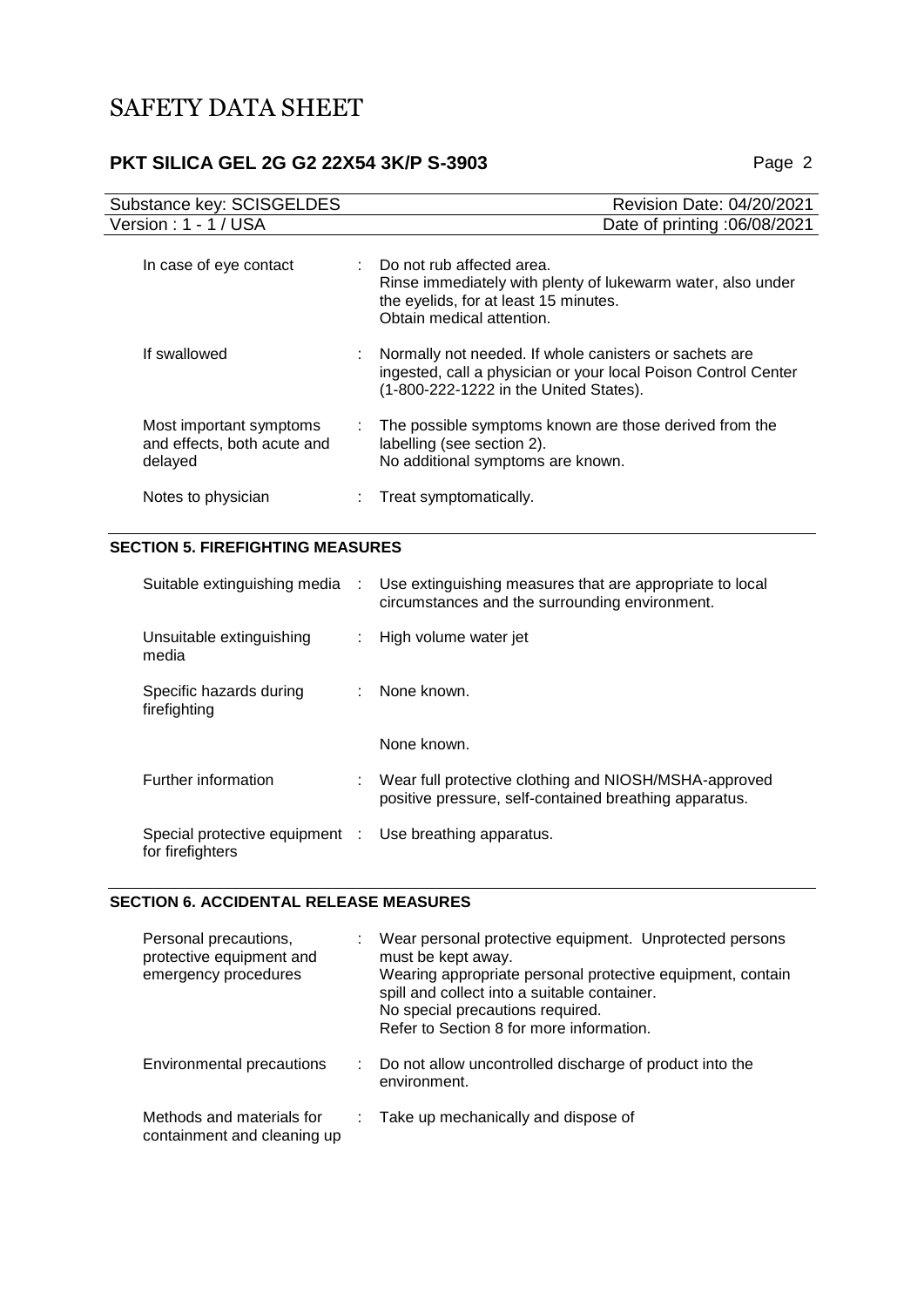# **PKT SILICA GEL 2G G2 22X54 3K/P S-3903** Page 3

| Substance key: SCISGELDES | Revision Date: 04/20/2021    |
|---------------------------|------------------------------|
| Version: 1 - 1 / USA      | Date of printing :06/08/2021 |

### **SECTION 7. HANDLING AND STORAGE**

| Advice on protection against :<br>fire and explosion | Observe the general rules of industrial fire protection                   |
|------------------------------------------------------|---------------------------------------------------------------------------|
| Advice on safe handling                              | Handle in accordance with good industrial hygiene and safety<br>practice. |
| Further information on<br>storage conditions         | $\therefore$ Store in a dry place.                                        |

### **SECTION 8. EXPOSURE CONTROLS/PERSONAL PROTECTION**

#### **Components with workplace control parameters**

All inert or nuisance dusts, whether mineral, inorganic, or organic, not listed specifically by substance name are covered by the Particulates Not Otherwise Regulated (PNOR) limit which is 5 mg/m3 for respirable fraction and 15 mg/m3 for total dust. ACGIH exposure guidelines of less than 3 mg/m3 (respirable) and 10 mg/m3 (inhalable) have been established for particles (insoluble/poorly soluble) not otherwise specified (PNOS).

| <b>Engineering measures</b>       | Good general ventilation should be sufficient to control<br>airbourne levels.                                                      |
|-----------------------------------|------------------------------------------------------------------------------------------------------------------------------------|
| Personal protective equipment     |                                                                                                                                    |
| Respiratory protection            | : When used and handled appropriately no special measures<br>are needed                                                            |
| Hand protection<br><b>Remarks</b> | Impervious rubber such as neoprene, nitrile, natural rubber,<br>butyl rubber, PVC, or teflon.                                      |
| Eye protection                    | Follow facility guidelines in the absence of dusts.                                                                                |
| Skin and body protection          | Wear protective clothing, including long sleeves and gloves,<br>to prevent skin contact.<br>Thoroughly wash clothing before reuse. |
| Protective measures               | Observe the usual precautions for handling chemicals.                                                                              |

# **SECTION 9. PHYSICAL AND CHEMICAL PROPERTIES**

| Appearance | ÷      | Solid form |
|------------|--------|------------|
| Colour     | t.     | various    |
| Odour      | ٠<br>٠ | none       |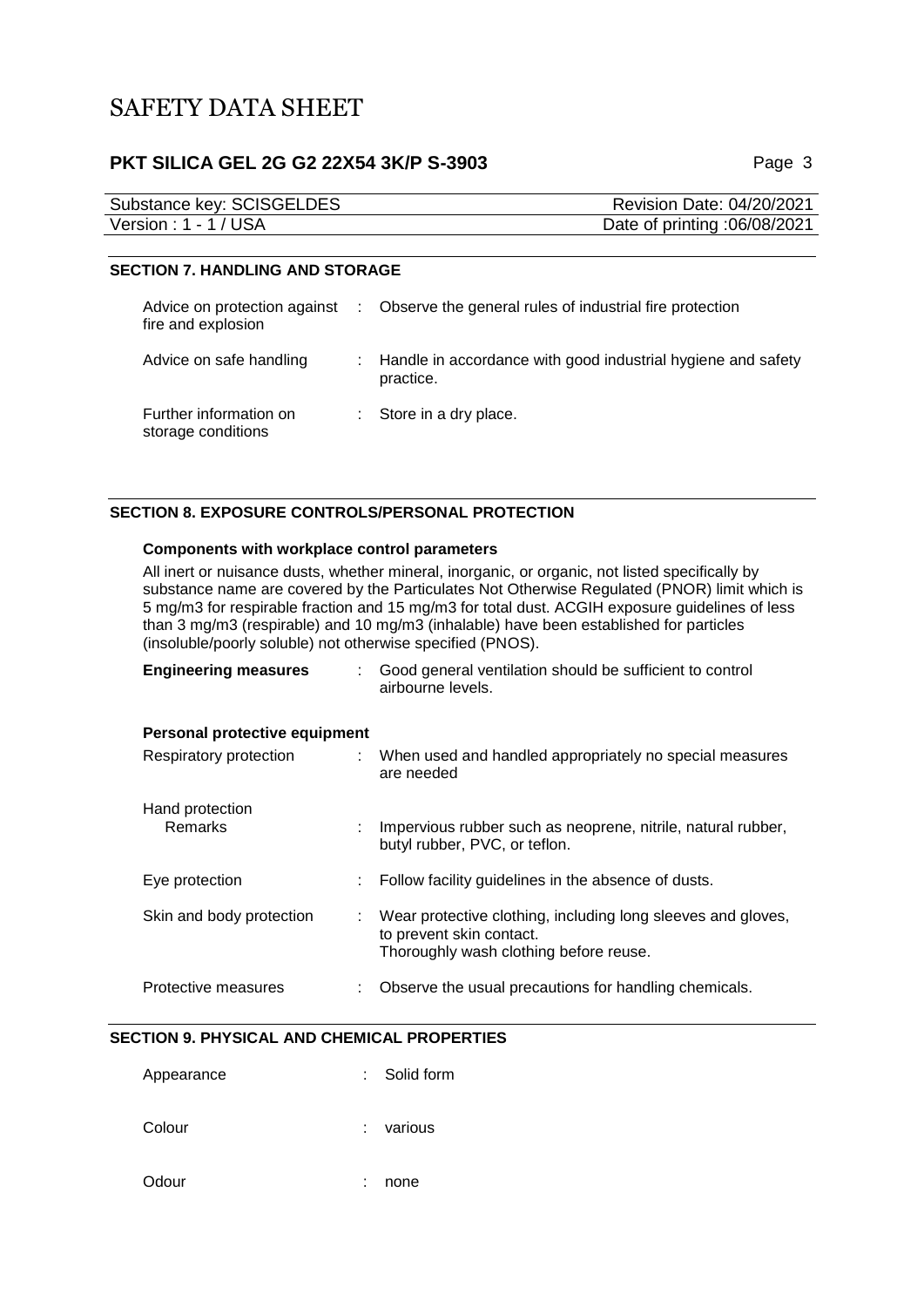# **PKT SILICA GEL 2G G2 22X54 3K/P S-3903** Page 4

| Substance key: SCISGELDES<br>Version: 1 - 1 / USA     |    |                   | Revision Date: 04/20/2021    |
|-------------------------------------------------------|----|-------------------|------------------------------|
|                                                       |    |                   | Date of printing :06/08/2021 |
|                                                       |    |                   |                              |
| <b>Odour Threshold</b>                                | ÷  | not available     |                              |
| pH                                                    |    | not determined    |                              |
| Melting point                                         |    | not determined    |                              |
| Boiling point                                         | ÷  | not determined    |                              |
|                                                       |    |                   |                              |
| Flash point                                           | ÷. | does not flash    |                              |
| Evaporation rate                                      | ÷  | not available     |                              |
| Flammability (solid, gas)                             | ÷  | not determined    |                              |
| Self-ignition                                         | ÷  | no data available |                              |
| Upper explosion limit / upper<br>flammability limit   | ÷  | Not applicable    |                              |
| Lower explosion limit / Lower :<br>flammability limit |    | Not applicable    |                              |
| Vapour pressure                                       |    | Not applicable    |                              |
| Relative vapour density                               |    | not determined    |                              |
| Density                                               |    | not determined    |                              |
| <b>Bulk density</b>                                   |    | not determined    |                              |
| Solubility(ies)<br>Water solubility                   |    | insoluble         |                              |
| Partition coefficient: n-<br>octanol/water            |    | no data available |                              |
| Decomposition temperature                             | ÷  | no data available |                              |
| Viscosity<br>Viscosity, dynamic                       |    | Not applicable    |                              |
| Viscosity, kinematic                                  |    | Not applicable    |                              |

# **SECTION 10. STABILITY AND REACTIVITY**

| Reactivity               | : No dangerous reaction known under conditions of normal use. |
|--------------------------|---------------------------------------------------------------|
| Chemical stability       | : Stable                                                      |
| Possibility of hazardous | When used and handled as intended, none.                      |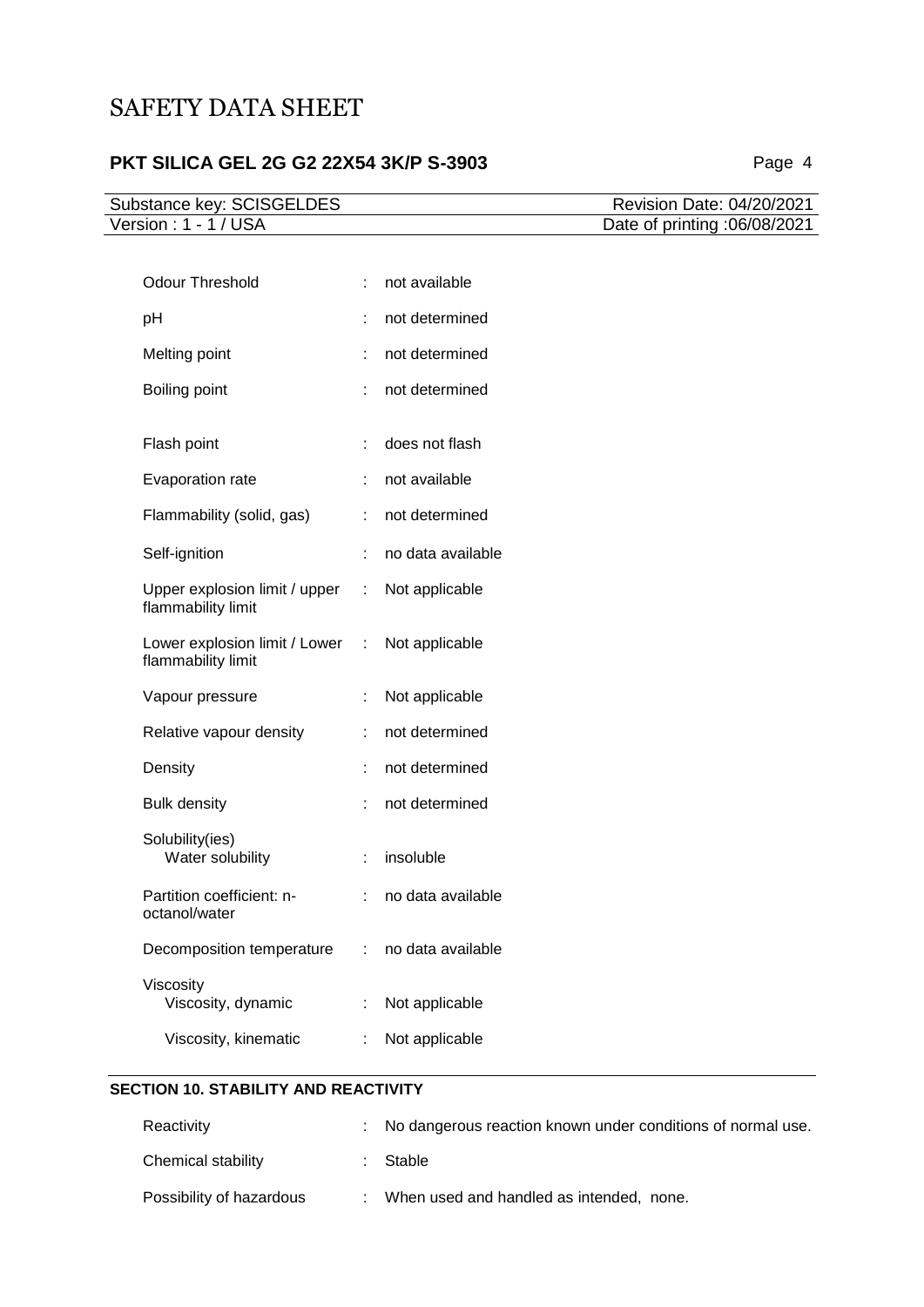# **PKT SILICA GEL 2G G2 22X54 3K/P S-3903** Page 5

| Substance key: SCISGELDES                                                               | Revision Date: 04/20/2021                                                                                                                                     |  |
|-----------------------------------------------------------------------------------------|---------------------------------------------------------------------------------------------------------------------------------------------------------------|--|
| Version: 1 - 1 / USA                                                                    | Date of printing :06/08/2021                                                                                                                                  |  |
| reactions                                                                               |                                                                                                                                                               |  |
| Conditions to avoid                                                                     | None known.                                                                                                                                                   |  |
| Hazardous decomposition<br>products                                                     | When used and handled as intended, none.                                                                                                                      |  |
| <b>SECTION 11. TOXICOLOGICAL INFORMATION</b>                                            |                                                                                                                                                               |  |
| Information on likely routes of exposure<br>Eye contact<br>Ingestion                    |                                                                                                                                                               |  |
| Carcinogenicity                                                                         |                                                                                                                                                               |  |
| <b>IARC</b>                                                                             | No component of this product present at levels greater than or<br>equal to 0.1% is identified as probable, possible or confirmed<br>human carcinogen by IARC. |  |
| <b>OSHA</b>                                                                             | No component of this product present at levels greater than or<br>equal to 0.1% is on OSHA's list of regulated carcinogens.                                   |  |
| <b>NTP</b>                                                                              | No component of this product present at levels greater than or<br>equal to 0.1% is identified as a known or anticipated carcinogen<br>by NTP.                 |  |
| <b>Experience with human exposure</b>                                                   |                                                                                                                                                               |  |
| Product:                                                                                |                                                                                                                                                               |  |
| General Information                                                                     | The possible symptoms known are those derived from the<br>labelling (see section 2).                                                                          |  |
| <b>Further information</b>                                                              |                                                                                                                                                               |  |
| Product:                                                                                |                                                                                                                                                               |  |
| Remarks: Refer to Section 2 and Section 3 for the toxicological data of the components. |                                                                                                                                                               |  |
| <b>SECTION 12. ECOLOGICAL INFORMATION</b>                                               |                                                                                                                                                               |  |
| <b>Ecotoxicity</b><br>no data available                                                 |                                                                                                                                                               |  |
| <b>Persistence and degradability</b><br>no data available                               |                                                                                                                                                               |  |
| <b>Bioaccumulative potential</b><br>no data available                                   |                                                                                                                                                               |  |

**Mobility in soil**  no data available

# **Other adverse effects**

**Product:**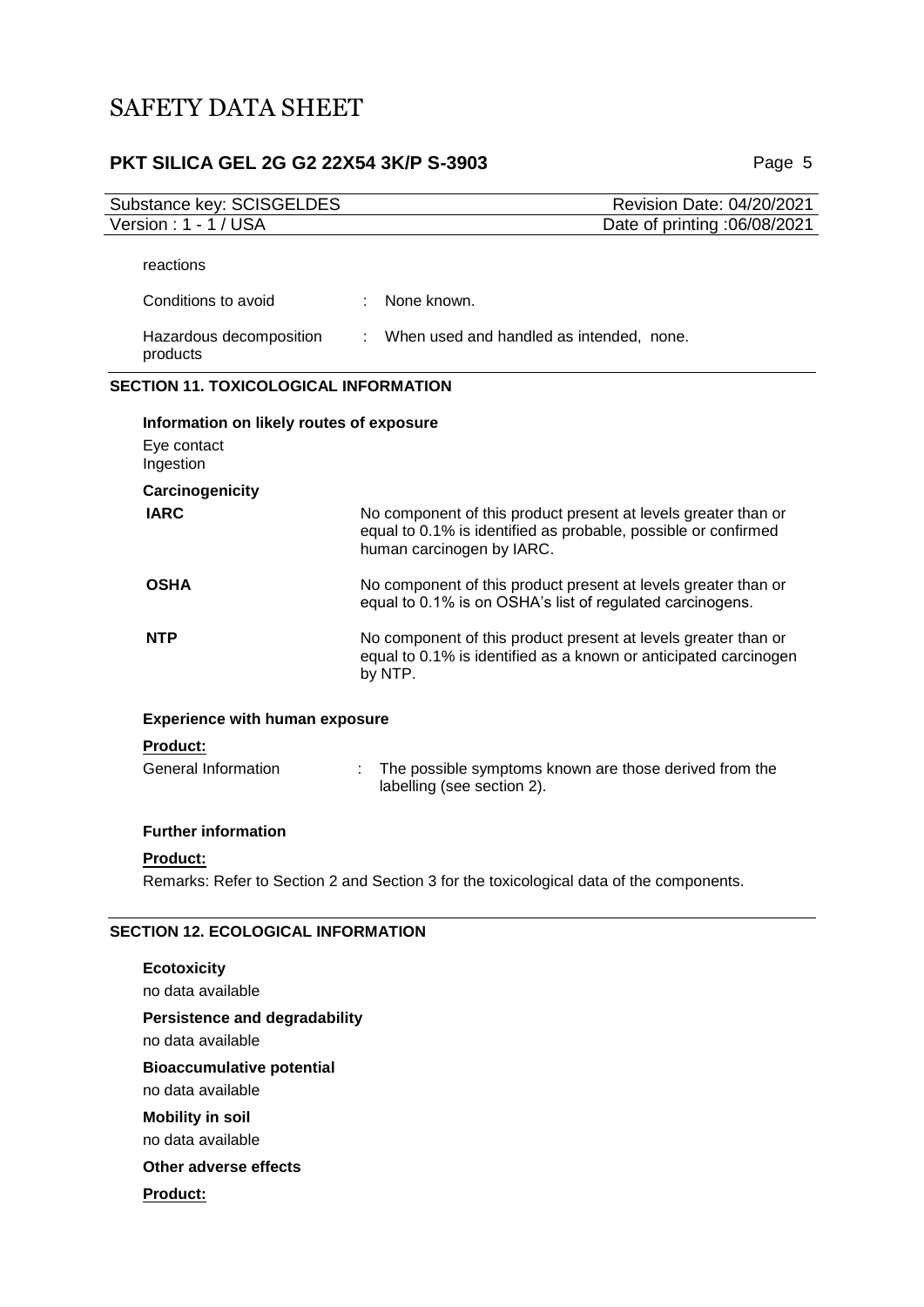# **PKT SILICA GEL 2G G2 22X54 3K/P S-3903** Page 6

| Substance key: SCISGELDES                  | Revision Date: 04/20/2021                                                                                                                                      |
|--------------------------------------------|----------------------------------------------------------------------------------------------------------------------------------------------------------------|
| Version: 1 - 1 / USA                       | Date of printing: 06/08/2021                                                                                                                                   |
| Additional ecological<br>information       | According to experience and to the information currently<br>available, the product has no harmful effects on the<br>environment if used correctly as intended. |
| <b>SECTION 13. DISPOSAL CONSIDERATIONS</b> |                                                                                                                                                                |
| <b>Disposal methods</b>                    |                                                                                                                                                                |
| RCRA - Resource                            | This product, if discarded as sold, is not a Federal RCRA                                                                                                      |

| RCRA - Resource<br><b>Conservation and Recovery</b><br>Authorization Act | : This product, if discarded as sold, is not a Federal RCRA<br>hazardous waste.                                                                                                                                                                                                                                                                   |
|--------------------------------------------------------------------------|---------------------------------------------------------------------------------------------------------------------------------------------------------------------------------------------------------------------------------------------------------------------------------------------------------------------------------------------------|
| Waste Code                                                               | <b>NONE</b>                                                                                                                                                                                                                                                                                                                                       |
| Waste from residues                                                      | Dispose of this product in accordance with all applicable local,<br>state and federal regulations.                                                                                                                                                                                                                                                |
| Contaminated packaging                                                   | Contaminated packages or drums must be treated as waste,<br>and must be disposed of or treated for reuse/recycling in an<br>installation approved by Environmental Authorities according<br>to local regulations. The wastes generated from such<br>treatment of the packages must be processed in order to<br>avoid environmental contamination. |

# **SECTION 14. TRANSPORT INFORMATION**

| DOT  | not restricted |
|------|----------------|
| IATA | not restricted |
| IMDG | not restricted |

### **SECTION 15. REGULATORY INFORMATION**

### **CERCLA Reportable Quantity**

This material does not contain any components with a CERCLA RQ.

### **SARA 304 Extremely Hazardous Substances Reportable Quantity**

This material does not contain any components with a section 304 EHS RQ.

## **SARA 302 Extremely Hazardous Substances Threshold Planning Quantity**

This material does not contain any components with a section 302 EHS TPQ.

**SARA 311/312 Hazards** : No SARA Hazards

**SARA 313** : This material does not contain any chemical components with known CAS numbers that exceed the threshold (De Minimis) reporting levels established by SARA Title III, Section 313.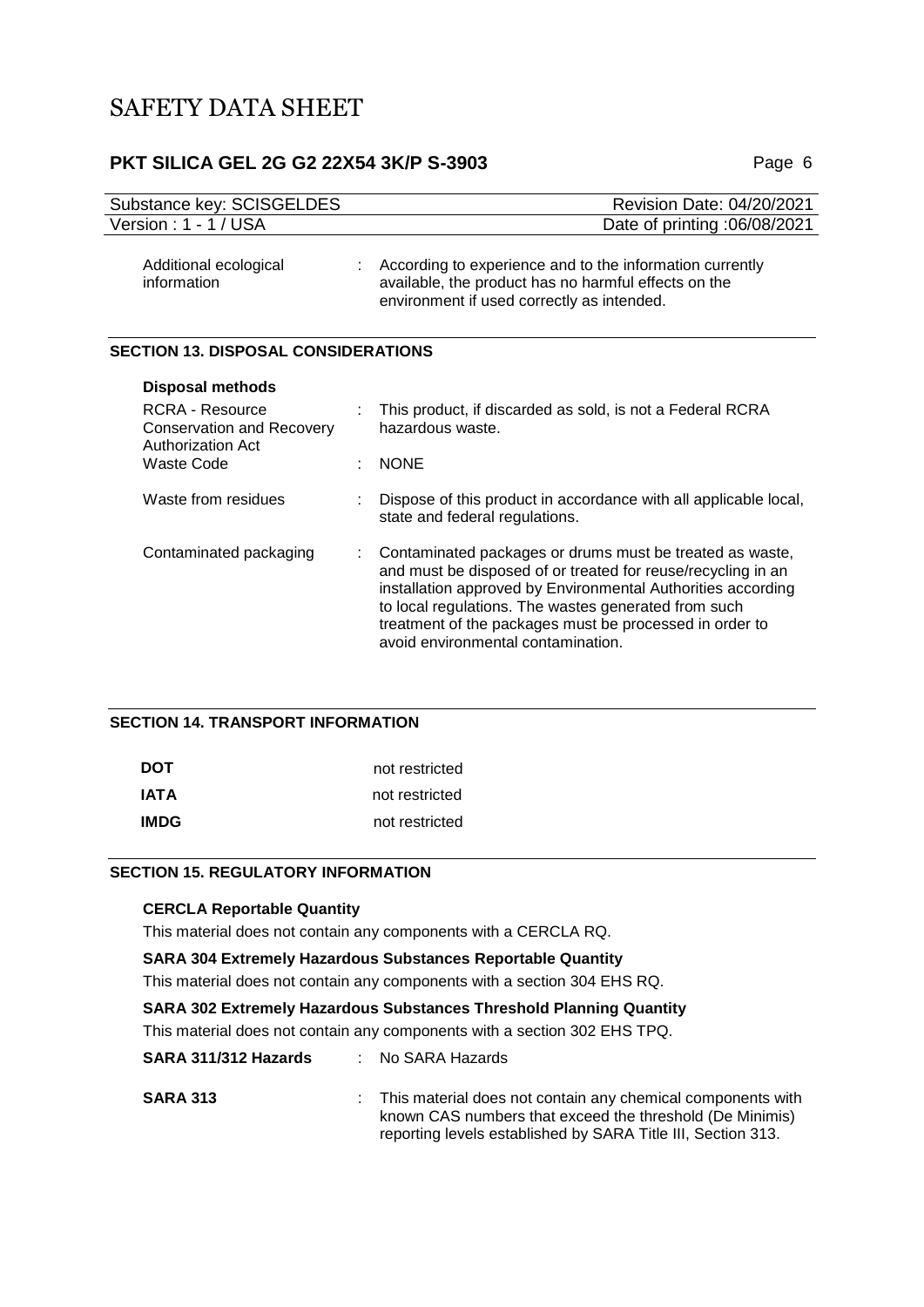# **PKT SILICA GEL 2G G2 22X54 3K/P S-3903** Page 7

| Substance key: SCISGELDES | Revision Date: 04/20/2021    |
|---------------------------|------------------------------|
| Version : 1 - 1 / USA     | Date of printing :06/08/2021 |

## **Clean Water Act**

This product does not contain any toxic pollutants listed under the U.S. Clean Water Act Section 307

### **The components of this product are reported in the following inventories:**

TSCA : All substances listed as active on the TSCA inventory

### **SECTION 16. OTHER INFORMATION**

### **Further information**

## **NFPA 704:**



#### **Full text of other abbreviations**

AIIC - Australian Inventory of Industrial Chemicals; ASTM - American Society for the Testing of Materials; bw - Body weight; CERCLA - Comprehensive Environmental Response, Compensation, and Liability Act; CMR - Carcinogen, Mutagen or Reproductive Toxicant; DIN - Standard of the German Institute for Standardisation; DOT - Department of Transportation; DSL - Domestic Substances List (Canada); ECx - Concentration associated with x% response; EHS - Extremely Hazardous Substance; ELx - Loading rate associated with x% response; EmS - Emergency Schedule; ENCS - Existing and New Chemical Substances (Japan); ErCx - Concentration associated with x% growth rate response; ERG - Emergency Response Guide; GHS - Globally Harmonized System; GLP - Good Laboratory Practice; HMIS - Hazardous Materials Identification System; IARC - International Agency for Research on Cancer; IATA - International Air Transport Association; IBC - International Code for the Construction and Equipment of Ships carrying Dangerous Chemicals in Bulk; IC50 - Half maximal inhibitory concentration; ICAO - International Civil Aviation Organization; IECSC - Inventory of Existing Chemical Substances in China; IMDG - International Maritime Dangerous Goods; IMO - International Maritime Organization; ISHL - Industrial Safety and Health Law (Japan); ISO - International Organisation for Standardization; KECI - Korea Existing Chemicals Inventory; LC50 - Lethal Concentration to 50 % of a test population; LD50 - Lethal Dose to 50% of a test population (Median Lethal Dose); MARPOL - International Convention for the Prevention of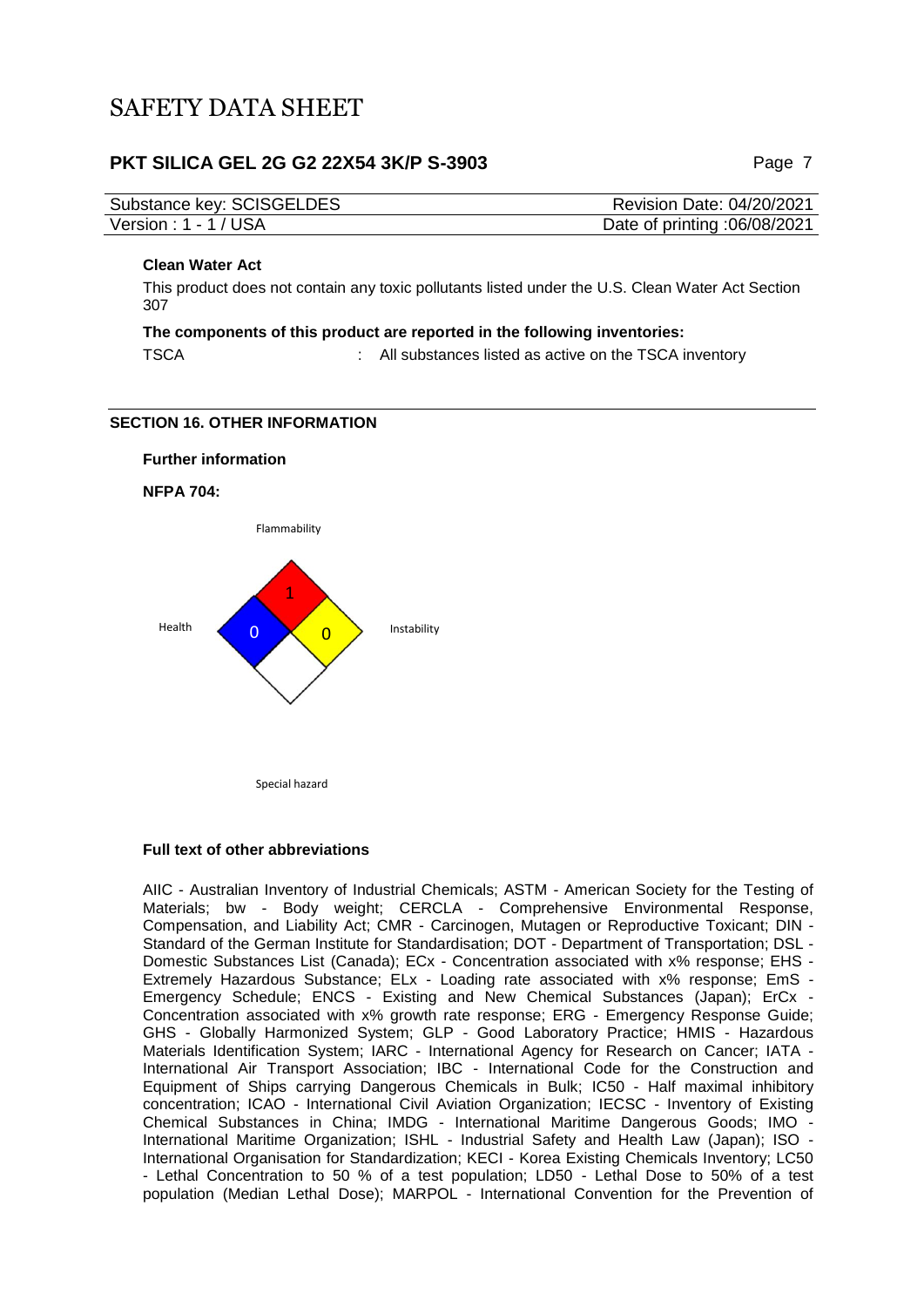# **PKT SILICA GEL 2G G2 22X54 3K/P S-3903** Page 8

| Substance key: SCISGELDES | Revision Date: 04/20/2021    |
|---------------------------|------------------------------|
| Version : 1 - 1 / USA     | Date of printing :06/08/2021 |

Pollution from Ships; MSHA - Mine Safety and Health Administration; n.o.s. - Not Otherwise Specified; NFPA - National Fire Protection Association; NO(A)EC - No Observed (Adverse) Effect Concentration; NO(A)EL - No Observed (Adverse) Effect Level; NOELR - No Observable Effect Loading Rate; NTP - National Toxicology Program; NZIoC - New Zealand Inventory of Chemicals; OECD - Organization for Economic Co-operation and Development; OPPTS - Office of Chemical Safety and Pollution Prevention; PBT - Persistent, Bioaccumulative and Toxic substance; PICCS - Philippines Inventory of Chemicals and Chemical Substances; (Q)SAR - (Quantitative) Structure Activity Relationship; RCRA - Resource Conservation and Recovery Act; REACH - Regulation (EC) No 1907/2006 of the European Parliament and of the Council concerning the Registration, Evaluation, Authorisation and Restriction of Chemicals; RQ - Reportable Quantity; SADT - Self-Accelerating Decomposition Temperature; SARA - Superfund Amendments and Reauthorization Act; SDS - Safety Data Sheet; TCSI - Taiwan Chemical Substance Inventory; TSCA - Toxic Substances Control Act (United States); UN - United Nations; UNRTDG - United Nations Recommendations on the Transport of Dangerous Goods; vPvB - Very Persistent and Very Bioaccumulative

Observe national and local legal requirements

Revision Date : 04/20/2021

This information corresponds to the present state of our knowledge and is intended as a general description of our products and their possible applications. We make no warranties, express or implied, as to the information's accuracy, adequacy, sufficiency or freedom from defect and assumes no liability in connection with any use of this information. Any user of this product is responsible for determining the suitability of our products for its particular application. NO EXPRESS OR IMPLIED WARRANTY IS MADE OF THE MERCHANTABILITY, SUITABILITY, FITNESS FOR A PARTICULAR PURPOSE OR OTHERWISE OF ANY PRODUCT OR SERVICE. Nothing included in this information waives any of our General Terms and Conditions of Sale, which control unless it agrees otherwise in writing. Any existing intellectual/industrial property rights must be observed. Due to possible changes in our products and applicable national and international regulations and laws, the status of our products could change. Material Safety Data Sheets providing safety precautions, that should be observed when handling or storing our products, are available upon request and are provided in compliance with applicable law. You should obtain and review the applicable Material Safety Data Sheet information before handling any of these products. For additional information, please contact us.

US / EN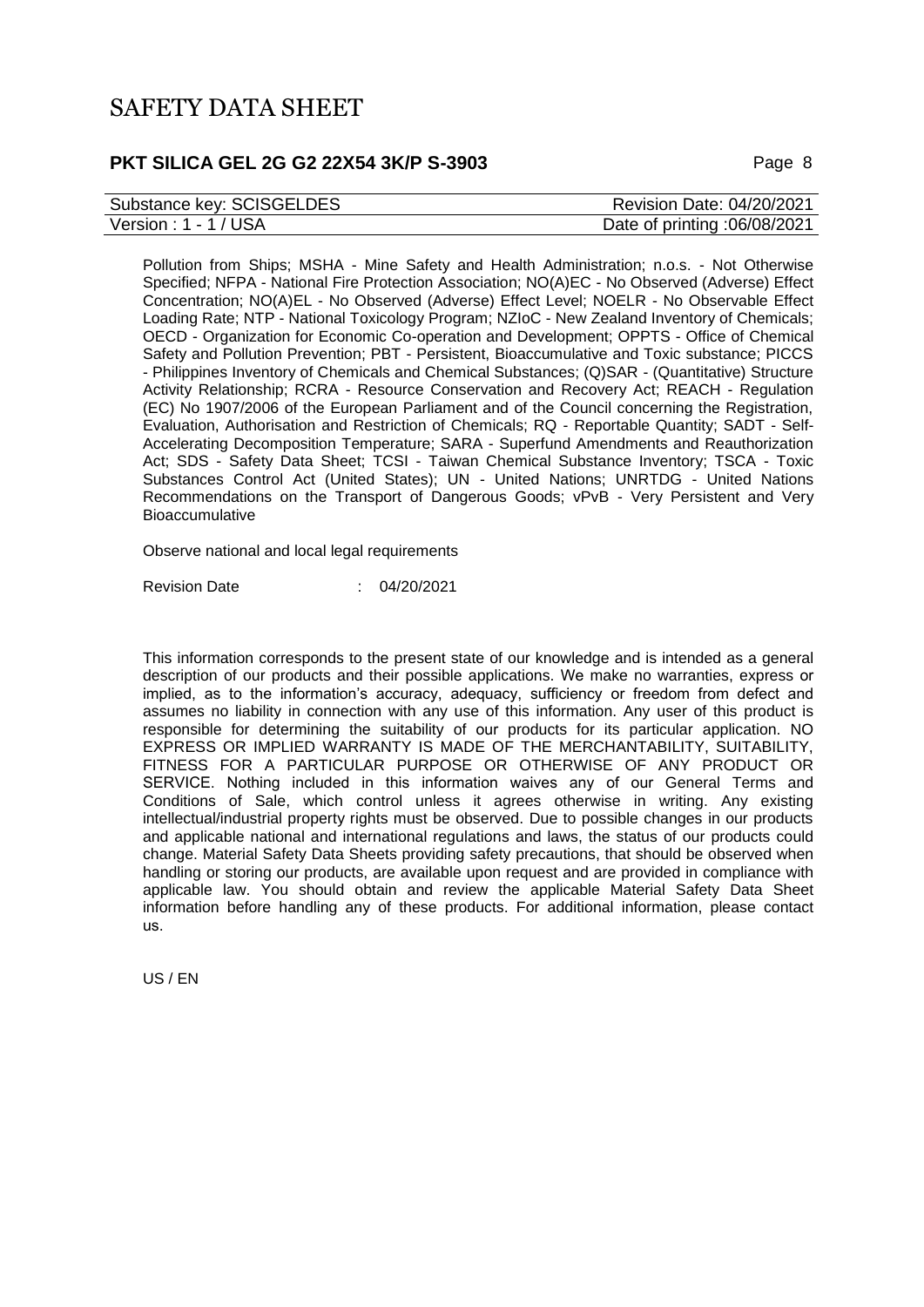# **PKT SILICA GEL 2G G2 22X54 3K/P S-3903** Página 1

| Código del material: SCISGELDES | Ultima revisión: 04/20/2021   |
|---------------------------------|-------------------------------|
| Versión: 1 - 0 / USA            | Fecha de impresión:06/08/2021 |

### **SECCIÓN 1. IDENTIFICACIÓN**

| Identificación de la<br>compañía:        | Uline, Inc.<br>12575 Uline Drive<br>Pleasant Prairie, WI 53158<br>Núm. Teléfono: 800-295-5510 |
|------------------------------------------|-----------------------------------------------------------------------------------------------|
|                                          | $No$ telf. de emergencia: +1 800-424-9300(CHEMTREC)                                           |
| Nombre comercial:<br>Número de material: | <b>PKT SILICA GEL 2G G2 22X54 3K/P S-3903</b><br>299039                                       |

**Uso primario del producto:** Desecante

# **SECCIÓN 2. IDENTIFICACIÓN DE LOS PELIGROS**

### **Clasificación GHS de acuerdo con Norma de Comunicación de Riesgos de OSHA (29 CFR 1910.1200)**

No es una sustancia o mezcla peligrosa.

#### **Elementos de etiquetado GHS**

No es una sustancia o mezcla peligrosa.

# **Otros peligros**

Este producto es considerado un "Artículo" por el Departamento de trabajo de los EE.UU., Administración de Seguridad y Salud Ocupacional (OSHA según OSHA 29 CFR 1910. 1200(c) y esta exento de los requisitos de la hoja de datos de seguridad(SDS)que se encuentra en la Comunicación de Peligros Estándar, 29 CFR 1910. 1200(b)(v).

### **SECCIÓN 3. COMPOSICIÓN/INFORMACIÓN SOBRE LOS COMPONENTES**

#### **Componentes**

Este material no está considerado como peligroso por el Estándar de Comunicación de Riesgos de OSHA (29 CFR 1910.1200).

# **SECCIÓN 4. PRIMEROS AUXILIOS**

| Si es inhalado             | : Sacar la víctima al aire libre.<br>Administrar oxígeno o respiración artificial si es necesario.<br>Consultar a un médico inmediatamente.<br>Nunca debe administrarse nada por la boca a una persona<br>inconsciente. |
|----------------------------|-------------------------------------------------------------------------------------------------------------------------------------------------------------------------------------------------------------------------|
| En caso de contacto con la | : Eliminar inmediatamente lavando con jabón y mucha agua                                                                                                                                                                |
| piel                       | desprendiéndose del calzado y de todas las ropas                                                                                                                                                                        |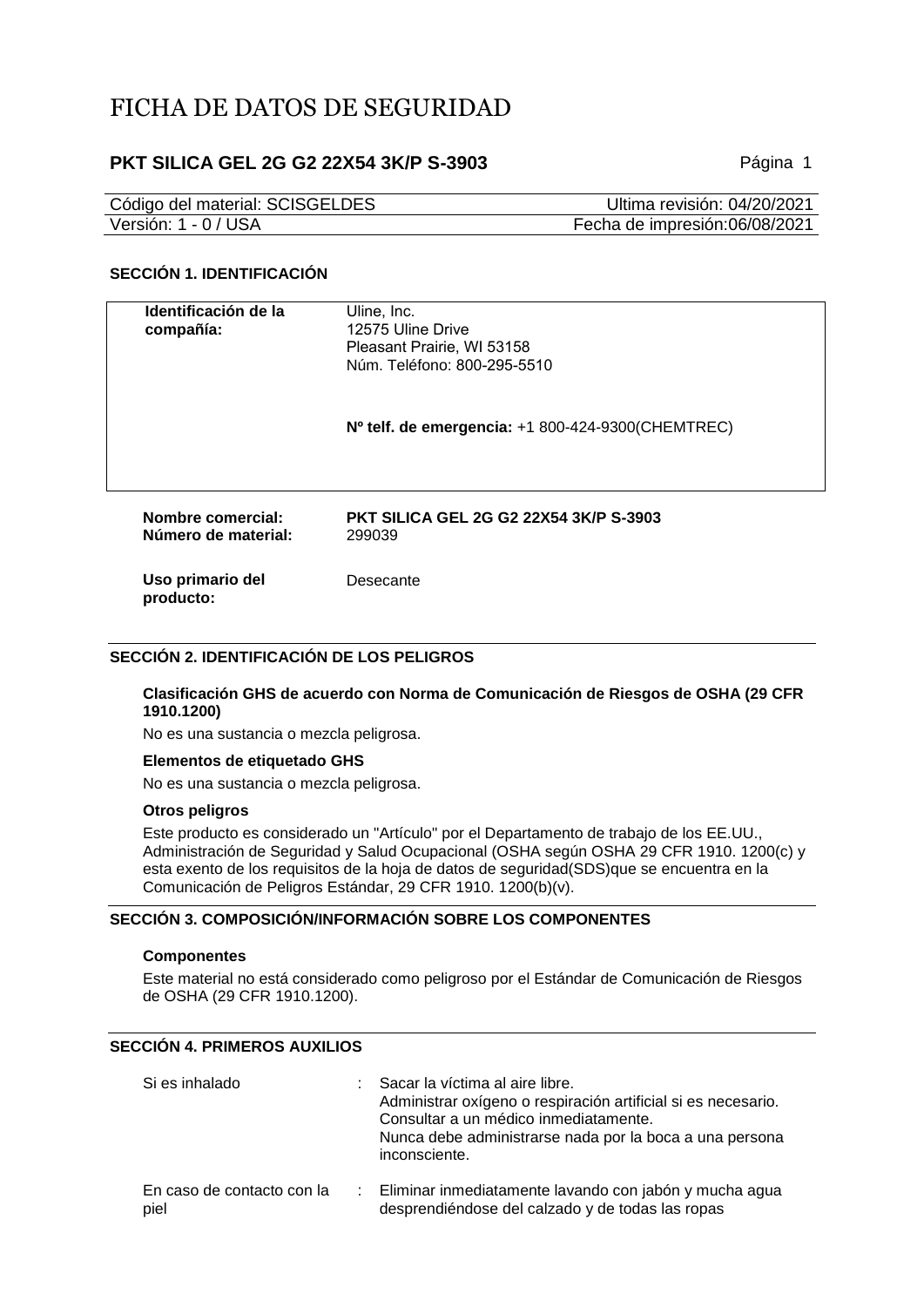# **PKT SILICA GEL 2G G2 22X54 3K/P S-3903** PAT **Página 2**

| Código del material: SCISGELDES                        | Ultima revisión: 04/20/2021                                                                                                                                                                |  |
|--------------------------------------------------------|--------------------------------------------------------------------------------------------------------------------------------------------------------------------------------------------|--|
| Versión: 1 - 0 / USA                                   | Fecha de impresión:06/08/2021                                                                                                                                                              |  |
|                                                        | contaminadas.<br>llamar un médico si aparece y persiste una irritación.                                                                                                                    |  |
| En caso de contacto con los<br>ojos                    | No frotar la parte afectada.<br>Lave inmediatamente con abundante agua tibia, también<br>debajo de los párpados, por lo menos 15 minutos.<br>Consulte al médico.                           |  |
| Por ingestión                                          | Normalmente no es necesario. Si se ingieren los cartuchos o<br>sobres enteros, llamé a un médico o al Centro de Control de<br>Intoxicaciones local (1-800-222--1222 en los Estados Unidos. |  |
| Principales síntomas y<br>efectos, agudos y retardados | Los posibles síntomas conocidos son los derivados del<br>etiquetado (ver apartado 2).<br>No se conocen síntomas adicionales.                                                               |  |
| Notas para el médico                                   | Tratar sintomáticamente.                                                                                                                                                                   |  |
| <b>SECCIÓN 5. MEDIDAS DE LUCHA CONTRA INCENDIOS</b>    |                                                                                                                                                                                            |  |

| Medios de extinción<br>apropiados                                              |    | : Usar medidas de extinción que sean apropiadas a las<br>circunstancias del local y a sus alrededores.            |
|--------------------------------------------------------------------------------|----|-------------------------------------------------------------------------------------------------------------------|
| Medios de extinción no<br>apropiados                                           | t. | Chorro de agua de gran volumen                                                                                    |
| Peligros específicos en la<br>lucha contra incendios                           | ÷. | Ninguna conocida.                                                                                                 |
|                                                                                |    | Ninguna conocida.                                                                                                 |
| Otros datos                                                                    |    | Usar ropa de protección completa y equipo de respiración<br>autónomo de presión positiva aprobado por NIOSH/MSHA. |
| Equipo de protección<br>especial para el personal de<br>lucha contra incendios | t. | Usar equipo respiratorio autónomo.                                                                                |

# **SECCIÓN 6. MEDIDAS EN CASO DE VERTIDO ACCIDENTAL**

| Precauciones personales,<br>equipo de protección y<br>procedimientos de<br>emergencia | Llevar equipo de protección. Impedir que se acerquen<br>personas no protegidas.<br>Utilizar equipo de protección personal adecuado, contener el<br>derrame y recoger en un recipiente adecuado.<br>No se requieren precauciones especiales.<br>Consulte la Sección 8 para más información. |
|---------------------------------------------------------------------------------------|--------------------------------------------------------------------------------------------------------------------------------------------------------------------------------------------------------------------------------------------------------------------------------------------|
| Precauciones relativas al<br>medio ambiente                                           | No permita la descarga incontrolada de productos al medio<br>ambiente.                                                                                                                                                                                                                     |
| Métodos y material de<br>contención y de limpieza                                     | Recoger con medios mecánicos y eliminar de forma<br>reglamentaria.                                                                                                                                                                                                                         |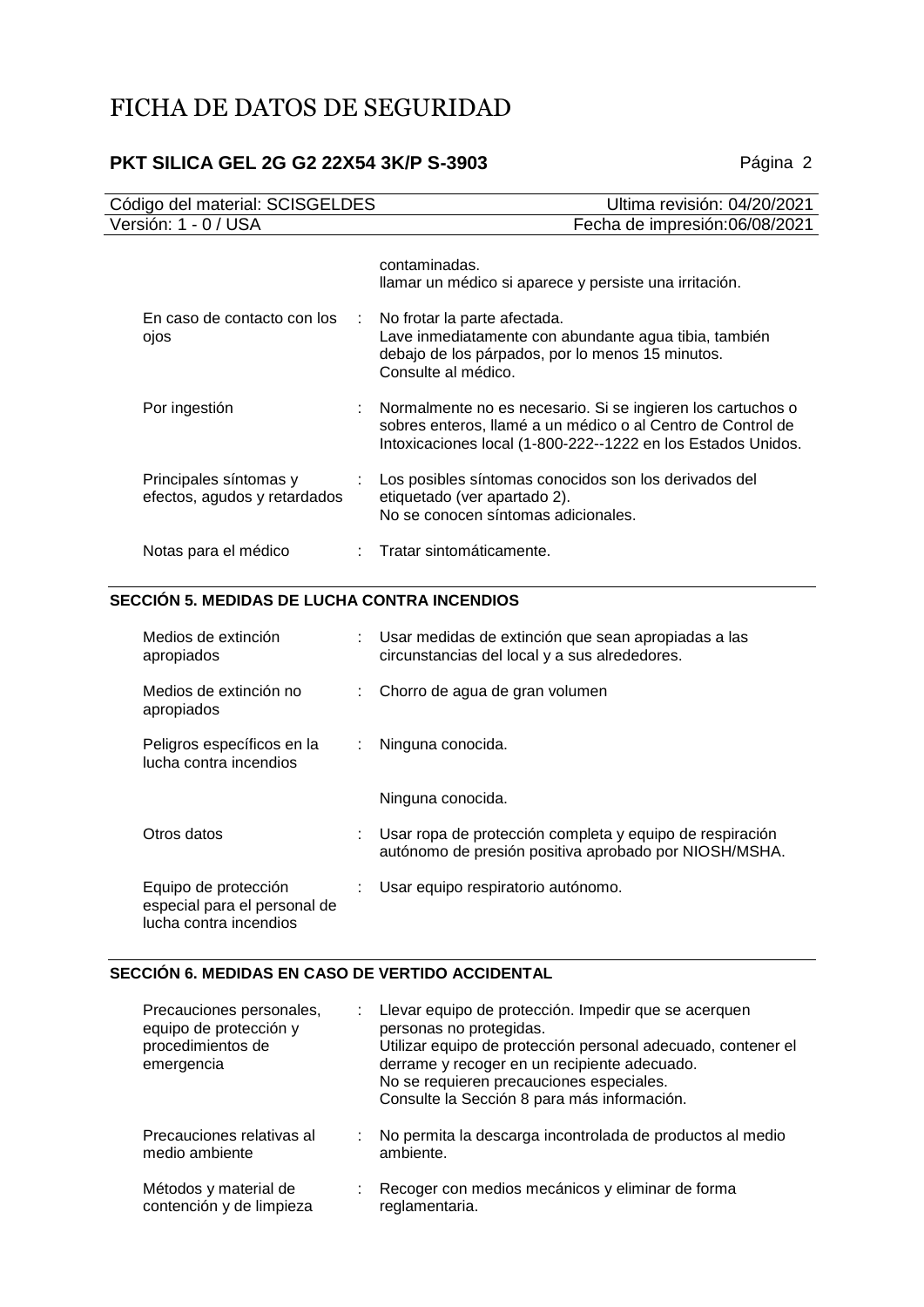# **PKT SILICA GEL 2G G2 22X54 3K/P S-3903** PAT **Página 3**

| Código del material: SCISGELDES | Ultima revisión: 04/20/2021   |
|---------------------------------|-------------------------------|
| Versión: 1 - 0 / USA            | Fecha de impresión:06/08/2021 |

### **SECCIÓN 7. MANIPULACIÓN Y ALMACENAMIENTO**

| Indicaciones para la<br>protección contra incendio y<br>explosión        |            | : Tener en cuenta las normas generales de protección<br>preventiva contra incendios en instalaciones industriales. |
|--------------------------------------------------------------------------|------------|--------------------------------------------------------------------------------------------------------------------|
| Consejos para una<br>manipulación segura                                 |            | Manipular con las precauciones de higiene industrial<br>adecuadas, y respetar las prácticas de seguridad.          |
| Información complementaria<br>sobre las condiciones de<br>almacenamiento | $\sim 100$ | Almacenar en un lugar seco.                                                                                        |

# **SECCIÓN 8. CONTROLES DE EXPOSICIÓN/ PROTECCIÓN INDIVIDUAL**

#### **Componentes con valores límite ambientales de exposición profesional.**

Todo polvo inerte o molesto ya sea mineral, inorgánico u orgánico y no listados específicamente por su nombre de sustancia, están cubiertos por Particulates Not Otherwise Regulated (PNOR) cuyo límite es de 5 mg/m3 para la fracción respirable y 15 mg/m3 para el polvo total. Se han establecido Directrices de exposición ACGIH de menos de 3 mg/m3 (respirable) y de 10 mg/m3 (inhalable) para Particulates (insolubles / poco solubles) Not Otherwise Specified (PNOS).

| Medidas de ingeniería                          |    | : Una buena ventilación general debería ser suficiente para<br>controlar los niveles de concentración en el aire.                                       |
|------------------------------------------------|----|---------------------------------------------------------------------------------------------------------------------------------------------------------|
| Protección personal<br>Protección respiratoria |    | : Utilizando y manipulando el producto adecuadamente, no<br>son necesarias medidas especiales.                                                          |
| Protección de las manos<br>Observaciones       | ÷. | Caucho impermeable como neopreno, nitrilo, caucho natural,<br>caucho de butilo, PVC o teflón.                                                           |
| Protección de los ojos                         |    | Siga las directrices de las Compañía en ausencia de polvo.                                                                                              |
| Protección de la piel y del<br>cuerpo          |    | Use ropa protectora, incluyendo camisas de manga larga y<br>guantes, para evitar el contacto de la piel.<br>Lave bien la ropa antes de volverla a usar. |
| Medidas de protección                          |    | : Observar las medidas de precaución habituales en la<br>manipulación de productos químicos.                                                            |

# **SECCIÓN 9. PROPIEDADES FÍSICAS Y QUÍMICAS**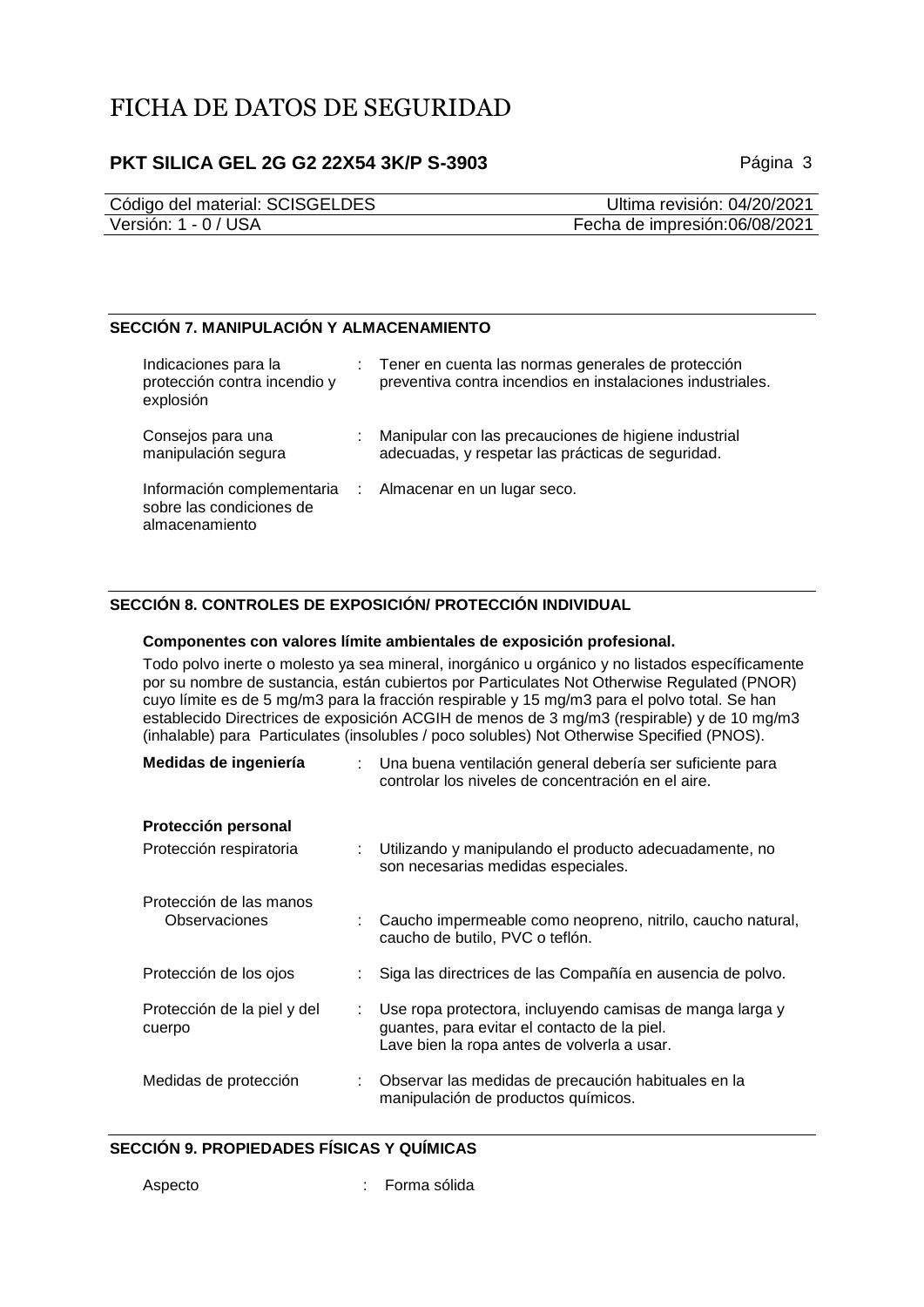# **PKT SILICA GEL 2G G2 22X54 3K/P S-3903** Página 4

| Código del material: SCISGELDES                                             |                       | Ultima revisión: 04/20/2021   |
|-----------------------------------------------------------------------------|-----------------------|-------------------------------|
| Versión: 1 - 0 / USA                                                        |                       | Fecha de impresión:06/08/2021 |
| Color                                                                       | varios                |                               |
| Olor                                                                        | ninguno(a)            |                               |
| Umbral olfativo                                                             | No disponible         |                               |
| pH<br>÷                                                                     | no determinado        |                               |
| Punto de fusión                                                             | no determinado        |                               |
| Punto de ebullición                                                         | no determinado        |                               |
| Punto de inflamación                                                        | no se inflama         |                               |
| Tasa de evaporación                                                         | No disponible         |                               |
| Inflamabilidad (sólido, gas)                                                | no determinado        |                               |
| Autoencendido                                                               | sin datos disponibles |                               |
| Límite superior de<br>explosividad / Limites de<br>inflamabilidad superior  | No aplicable          |                               |
| Límites inferior de<br>explosividad / Límites de<br>inflamabilidad inferior | No aplicable          |                               |
| Presión de vapor                                                            | No aplicable          |                               |
| Densidad relativa del vapor                                                 | no determinado        |                               |
| Densidad                                                                    | no determinado        |                               |
| Densidad aparente                                                           | no determinado        |                               |
| Solubilidad(es)<br>Solubilidad en agua                                      | insoluble             |                               |
| Coeficiente de reparto n-<br>octanol/agua                                   | sin datos disponibles |                               |
| Temperatura de<br>descomposición                                            | sin datos disponibles |                               |
| Viscosidad<br>Viscosidad, dinámica                                          | No aplicable          |                               |
| Viscosidad, cinemática                                                      | No aplicable          |                               |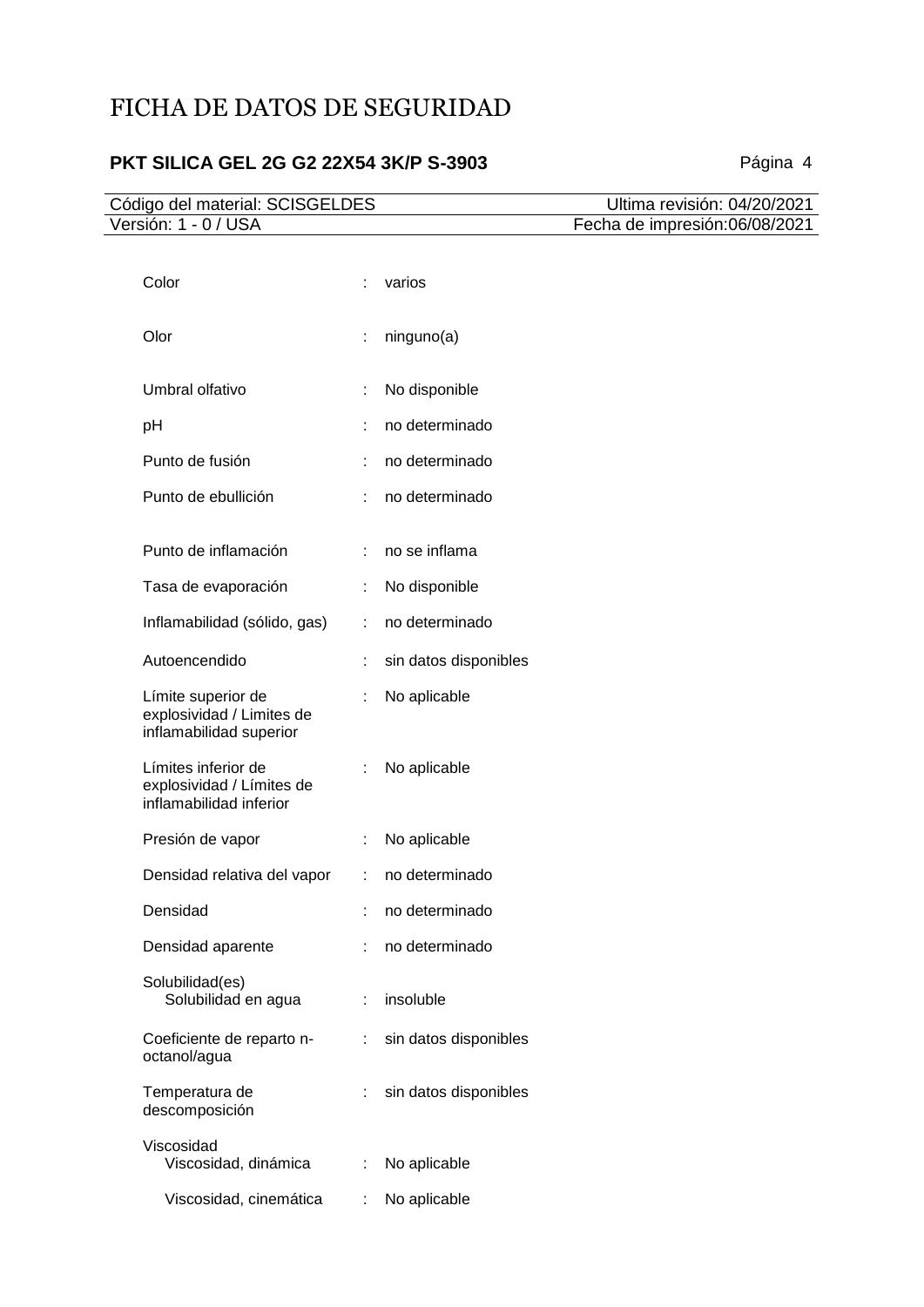# **PKT SILICA GEL 2G G2 22X54 3K/P S-3903** PAT **Página 5**

| Código del material: SCISGELDES | Ultima revisión: 04/20/2021   |
|---------------------------------|-------------------------------|
| Versión: 1 - 0 / USA            | Fecha de impresión:06/08/2021 |

# **SECCIÓN 10. ESTABILIDAD Y REACTIVIDAD**

| Reactividad                                 | No se conoce reacciones peligrosas bajo condiciones de uso<br>normales. |
|---------------------------------------------|-------------------------------------------------------------------------|
| Estabilidad química                         | Estable                                                                 |
| Posibilidad de reacciones<br>peligrosas     | Siguiendo la utilización y manipulación prescritas, ninguno.            |
| Condiciones que deben<br>evitarse           | Ninguna conocida.                                                       |
| Productos de descomposición :<br>peligrosos | Siguiendo la utilización y manipulación prescritas, ninguno.            |

# **SECCIÓN 11. INFORMACIÓN TOXICOLÓGICA**

| Información sobre posibles vías de exposición |                                                                                                                                                                                                                                                           |  |  |  |
|-----------------------------------------------|-----------------------------------------------------------------------------------------------------------------------------------------------------------------------------------------------------------------------------------------------------------|--|--|--|
| Contacto con los ojos<br>Ingestión            |                                                                                                                                                                                                                                                           |  |  |  |
| Carcinogenicidad                              |                                                                                                                                                                                                                                                           |  |  |  |
| <b>IARC</b>                                   | No se identifica ningún componente de este producto, que<br>presente niveles mayores que o igual a 0,1% como agente<br>carcinógeno humano probable, posible o confirmado por la<br>(IARC) Agencia Internacional de Investigaciones sobre<br>Carcinógenos. |  |  |  |
| <b>OSHA</b>                                   | Ningún componente de este producto está presente en niveles<br>superiores o iguales al 0,1 % por lo que no se encuentra en la<br>lista de OSHA de carcinógenos regulados.                                                                                 |  |  |  |
| <b>NTP</b>                                    | En este producto no se identifica ningún componente, que<br>presente niveles mayores que o iguales a 0.1%, como agente<br>carcinógeno conocido o anticipado por el (NTP) Programa<br>Nacional de Toxicología.                                             |  |  |  |
| Experiencia con exposición de seres humanos   |                                                                                                                                                                                                                                                           |  |  |  |
| Producto:                                     |                                                                                                                                                                                                                                                           |  |  |  |
| Información general                           | : Los posibles síntomas conocidos son los derivados del<br>etiquetado (ver apartado 2).                                                                                                                                                                   |  |  |  |

# **Otros datos**

### **Producto:**

Observaciones: Consulte las secciones 2 y 3 para los datos toxicológicos de los componentes.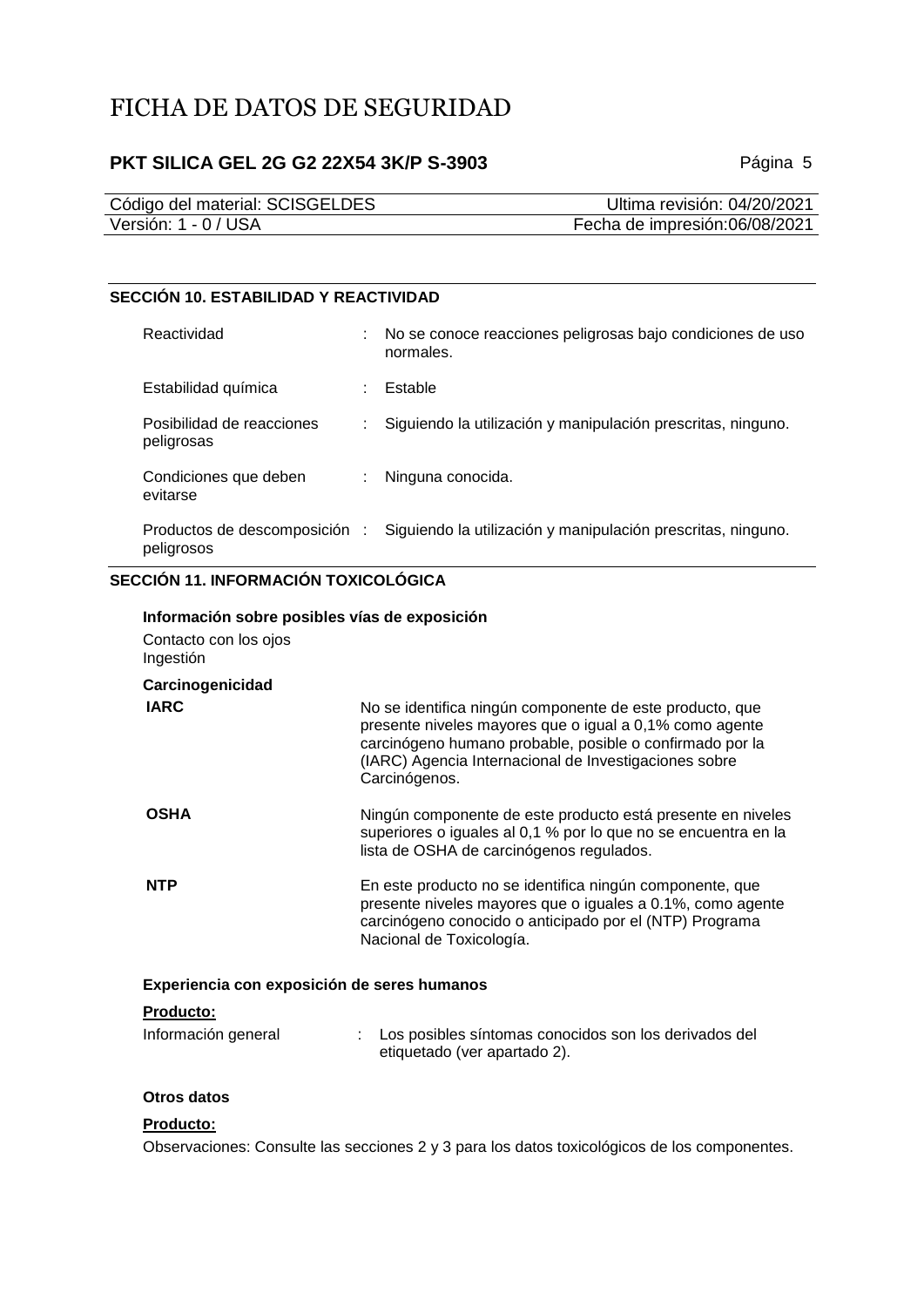# **PKT SILICA GEL 2G G2 22X54 3K/P S-3903** Página 6

| Código del material: SCISGELDES | Ultima revisión: 04/20/2021   |
|---------------------------------|-------------------------------|
| Versión: 1 - 0 / USA            | Fecha de impresión:06/08/2021 |

## **SECCIÓN 12. INFORMACIÓN ECOLÓGICA**

### **Ecotoxicidad**

sin datos disponibles

# **Persistencia y degradabilidad**

sin datos disponibles

# **Potencial de bioacumulación**

sin datos disponibles

### **Movilidad en el suelo**

sin datos disponibles

### **Otros efectos adversos**

#### **Producto:**

| Información ecológica<br>complementaria | : Utilizando el producto adecuadamente y conforme a las<br>aplicaciones previstas, según nuestros conocimientos |
|-----------------------------------------|-----------------------------------------------------------------------------------------------------------------|
|                                         | actuales y nuestras experiencias, no son de esperar efectos<br>perjudiciales para el medio ambiente.            |

### **SECCIÓN 13. CONSIDERACIONES RELATIVAS A LA ELIMINACIÓN**

# **Métodos de eliminación.**

| RCRA - Acta de Autorización<br>de la Conservación y<br>Recuperación de los<br>Recursos | Este producto, si se desecha tal como se vende no es un<br>desecho peligros Federal RCRA.                                                                                                                                                                                                                                                                                                                          |
|----------------------------------------------------------------------------------------|--------------------------------------------------------------------------------------------------------------------------------------------------------------------------------------------------------------------------------------------------------------------------------------------------------------------------------------------------------------------------------------------------------------------|
| Número de identificación de<br>residuo                                                 | <b>NONE</b>                                                                                                                                                                                                                                                                                                                                                                                                        |
| Residuos                                                                               | Deseche este producto de acuerdo con todas las<br>reglamentaciones locales, estatales y federales aplicables.                                                                                                                                                                                                                                                                                                      |
| Envases contaminados                                                                   | Los envases o embalajes contaminados deben ser tratados<br>como un residuo y deben ser eliminados o tratados, para su<br>neutralización / reciclado de acuerdo con las normas locales<br>vigentes en instalaciones autorizadas por las autoridades<br>medioambientales. Los residuos generados por el tratamiento<br>de los embalajes deben ser procesados a fin de evitar la<br>contaminación del medio ambiente. |

# **SECCIÓN 14. INFORMACIÓN RELATIVA AL TRANSPORTE**

| <b>DOT</b>  | Mercancías no peligrosas |
|-------------|--------------------------|
| <b>IATA</b> | Mercancías no peligrosas |
| <b>IMDG</b> | Mercancías no peligrosas |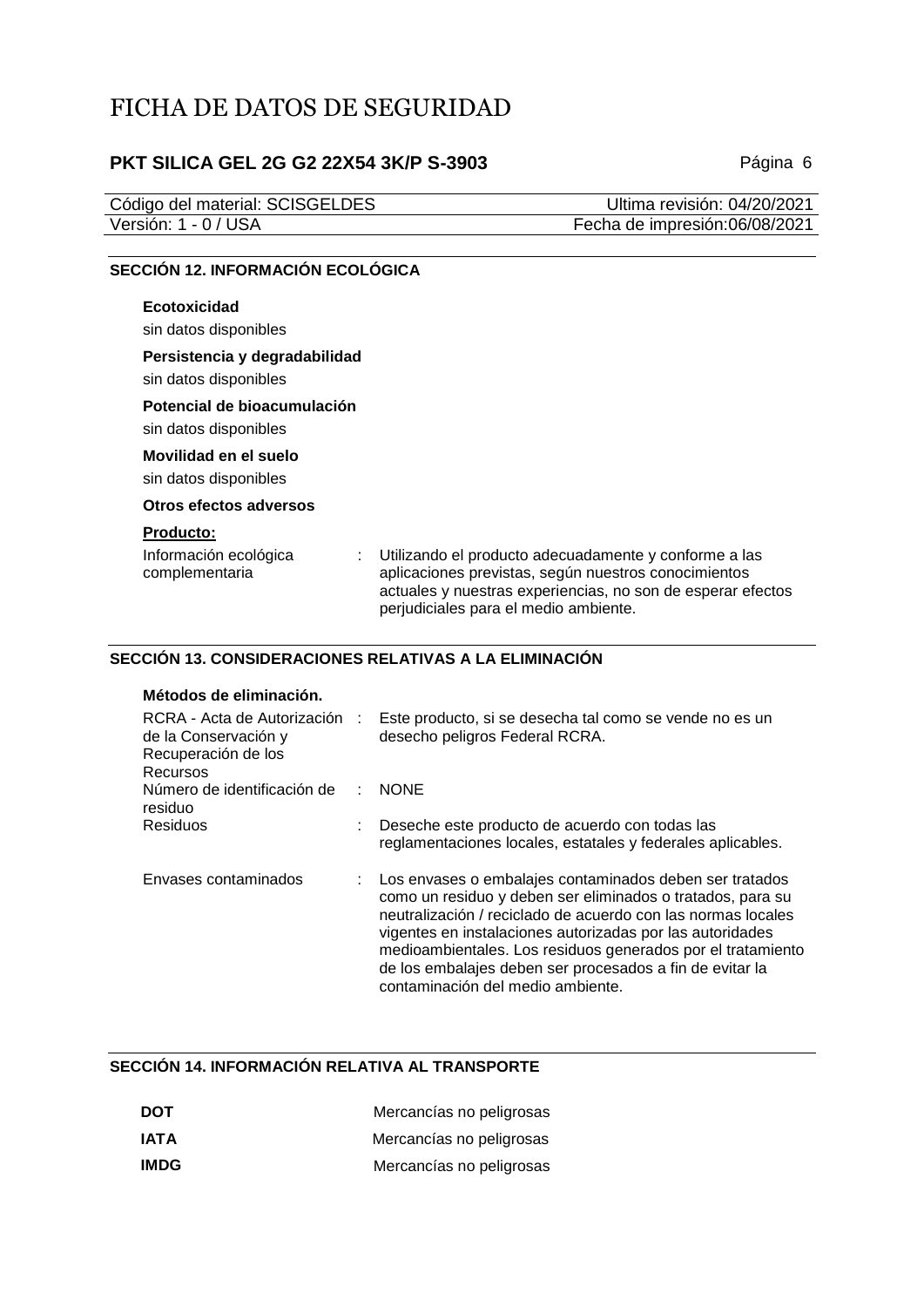# **PKT SILICA GEL 2G G2 22X54 3K/P S-3903** PAT **Página 7**

| Código del material: SCISGELDES | Ultima revisión: 04/20/2021   |
|---------------------------------|-------------------------------|
| Versión: 1 - 0 / USA            | Fecha de impresión:06/08/2021 |

### **SECCIÓN 15. INFORMACIÓN REGLAMENTARIA**

#### **CERCLA Cantidad Reportable**

Este material no contiene ningún componente con una cantidad reportada (RQ) para CERCLA.

#### **SARA 304 Sustancias extremadamente peligrosas Cantidad Reportable**

Este material no contiene ningún componente en la sección 304 EHS RQ .

**Cantidad de planeación de umbral SARA 302 Sustancias Extremadamente peligrosas** Este material no contiene componentes con una sección 302 EHS TPQ.

| SARA 311/312 Peligros | ÷. | No son peligros según la legislación americana SARA                                                                                                                                                    |
|-----------------------|----|--------------------------------------------------------------------------------------------------------------------------------------------------------------------------------------------------------|
| <b>SARA 313</b>       | ÷  | Este material no contiene ningún componente químico con los<br>conocidos números CAS que exceden el umbral de los<br>niveles reportados (De Minimis) establecidos por SARA título<br>III. sección 313. |
| Ley del Agua Limpia   |    |                                                                                                                                                                                                        |

Este producto no contiene los siguientes contaminantes tóxicos enumerados en la sección 307 de la Ley de agua limpia de los EE.UU.

#### **Los componentes de este producto están presentados en los inventarios siguientes:** TSCA : Todas las sustancias enumeradas como activas en el inventario TSCA

#### **SECCIÓN 16. OTRA INFORMACIÓN**

**Otros datos**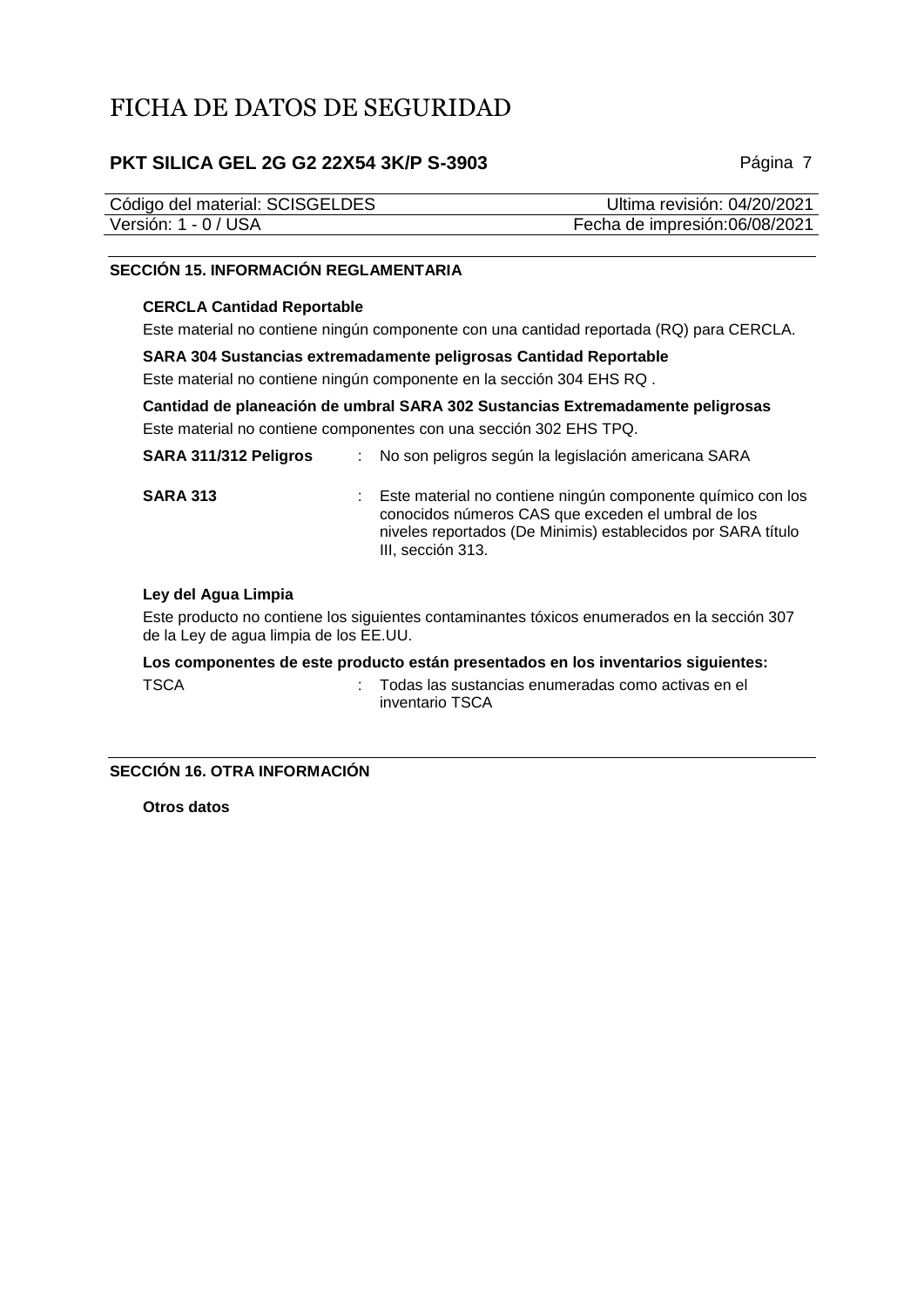# **PKT SILICA GEL 2G G2 22X54 3K/P S-3903** Página 8

| Código del material: SCISGELDES | Ultima revisión: 04/20/2021   |
|---------------------------------|-------------------------------|
| Versión: 1 - 0 / USA            | Fecha de impresión:06/08/2021 |

#### **NFPA 704:**



#### **Texto completo de otras abreviaturas**

AIIC - Inventario de productos químicos industriales de Australia; ASTM - Sociedad Estadounidense para la Prueba de Materiales; bw - Peso corporal; CERCLA - Ley Integral de Respuesta, Compensación y Responsabilidad Civil Ambiental; CMR - Carcinógeno, mutágeno o tóxico para la reproducción; DIN - Norma del Instituto Alemán de Normalización; DOT - Departamento de Transporte; DSL - Lista de sustancias domésticas (Canadá)); ECx - Concentración asociada con respuesta de tasa de crecimiento x%; EHS - Sustancia extremadamente peligrosa; ELx - Tasa de carga asociada con respuesta x%; EmS - Procedimiento de emergencia; ENCS - Sustancias Químicas Existentes y Nuevas (Japón); ErCx - Concentración asociada con respuesta de tasa de crecimiento x%; ERG - Guía de respuesta ante emergencias; GHS - Sistema Globalmente Armonizado; GLP - Buena práctica de laboratorio; HMIS - Sistema de Identificación de Materiales Peligrosos; IARC - Agencia Internacional para la investigación del cáncer; IATA - Asociación Internacional de Transporte Aéreo; IBC - Código internacional para la construcción y equipamiento de Embarcaciones que transportan químicos peligros a granel; IC50 - Concentración inhibitoria máxima media; ICAO - Organización de Aviación Civil Internacional; IECSC - Inventario de Sustancias Químicas en China; IMDG - Código Marítimo Internacional de Mercancías Peligrosas; IMO - Organización Marítima Internacional; ISHL - Ley de Seguridad e Higiene Industrial (Japón); ISO - Organización Internacional para la Normalización; KECI - Inventario de Químicos Existentes de Corea; LC50 - Concentración letal para 50% de una población de prueba; LD50 - Dosis letal para 50% de una población de prueba (Dosis letal mediana); MARPOL - Convenio Internacional para prevenir la Contaminación en el mar por los buques; MSHA - Administración de seguridad y salud minera; n.o.s. - N.E.P.: No especificado en otra parte; NFPA - Asociación Nacional de Protección contra el Fuego; NO(A)EC - Concentración de efecto (adverso) no observable; NO(A)EL - Nivel de efecto (adverso) no observable; NOELR - Tasa de carga de efecto no observable; NTP - Programa Toxicológico Nacional; NZIoC - Inventario de Químicos de Nueva Zelanda; OECD - Organización para la Cooperación y el Desarrollo Económico; OPPTS - Oficina para la Seguridad Química y Prevención de Contaminación; PBT - Sustancia persistente, bioacumulativa y tóxica; PICCS - Inventario Filipino de Químicos y Sustancias Químicas; (Q)SAR - Relación estructuraactividad (cuantitativa); RCRA - Ley de Conservación y Recuperación de Recursos; REACH - Reglamento (CE) n.º 1907/2006 del Parlamento Europeo y del Consejo relativo al registro, la evaluación, la autorización y la restricción de las sustancias químicas; RQ - Cantidad reportable;